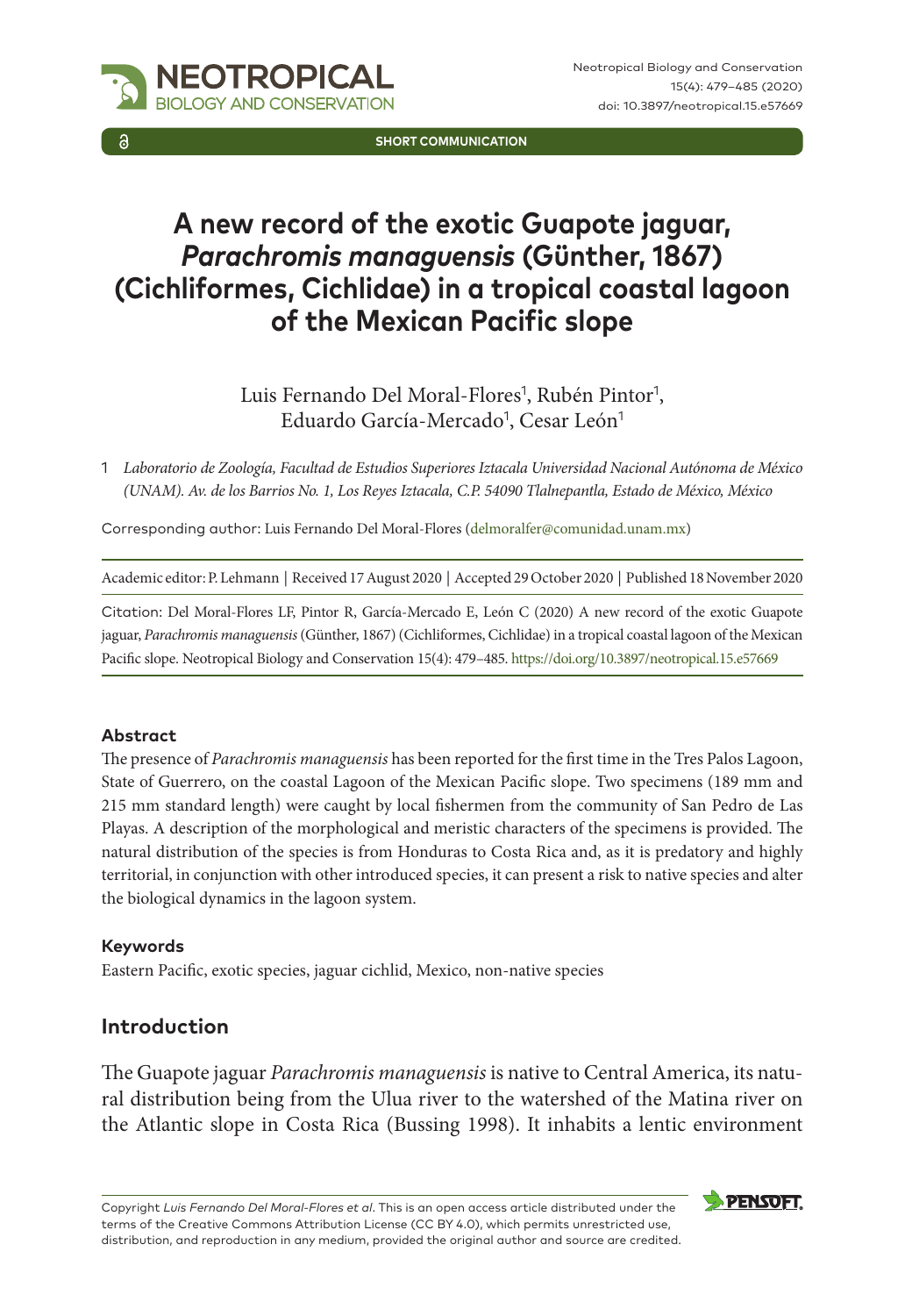between 0 and 45 m a.s.l., preferably within turbid waters with muddy and eutrophic bottoms (Conkel 1997) and it is tolerant of hypoxic conditions (Nassar and Günther-Nonell 1992). It has an extremely aggressive and territorial behaviour which is accentuated in the mating season (Barbosa et al. 2006). It is also one of the largest piscivorous cichlids of Central America, with males growing to 65 cm and females 40 cm total length (Conkel 1997). At the adult stage, their diet includes a wide diversity of fish, but in the juvenile stage, invertebrates comprise an important part of their diet (Gestring and Shafland 1997).

The Guapote jaguar has importance for the artisanal fisheries for the Central American countries (Miller et al. 2009; Nico et al. 2019). It has also been cultivated to control fish populations, food production, and aquarism (Dunseth and Bayne 1978; Miller et al. 2009), hence its introduction to multiple aquatic systems in other countries (Barros et al. 2012; França et al 2017; Nico et al. 2019; Holmes et al. 2020). In Mexico, it was introduced through aquaculture and restocking in systems for fishing development; currently, it has propagated throughout different systems intentionally and accidentally (Amador-del Ángel and Wakida-Kusonoki 2014a). The sightings of this exotic species correspond to the southern region of the country, in coastal systems of the Atlantic: Laguna de Términos, Palizada and Silvituc, Campeche (Olvera et al. 1994; Vidal-Martínez et al. 2002; Barrientos-Medina 2004; Amador-del Ángel et al. 2009); Forest "El Ocote" and the dam La Angostura, Malpaso, Cañón del Sumidero, Chiapas (Pineda-López et al. 1985; Velázquez-Velázquez et al. 2014; Anzueto-Calvo et al. 2016); and Laguna Santa Anita, El Espino, Jonuta, Puyucatengo river and Emiliano Zapata, Tabasco (Contreras-Balderas 1999; Amador-del Ángel and Wakida-Kusonoki 2014b). Recently, its northern invasion to the Mexican Atlantic coast, in the Alvarado Lagoon, Veracruz has been reported. However, there is only one record on the Pacific slope, on Soconusco Chiapas (Velázquez-Veláquez et al. 2016). The objective of this contribution is to identify a new record of *Parachromis managuensis* in a tropical coastal lagoon of the Mexican Pacific coast.

In a prospective fishery study in the Tres Palos Lagoon, Guerrero, over the period from May 2019 to February of 2020, the commercialised artisanal catches of the Guerrero community from Acapulco, San Pedro de las Playas (16°49'23"N, 99°43'40"W; Fig. 1) were analysed. They consisted of 14 species: eleven were native (*Amphilophus trimaculatum*, *Ariopsis guatemalensis*, *Centropomus robalito*, *C. nigrescens*, *Eleotris picta*, *Gobiomorus maculatus*, *Dormitator latifrons*, *Lile stolifera*, *Mugil setosus*, *Oligoplites altus* and *Trinectes fonsecensis*) and three were exotic (*Oreochromis aureus*, *O. mossambicus* and *Parachromis managuensis*).

In December 2019, two adult specimens of the Jaguar cichlid *Parachromis managuensis* were found (189–215 mm SL; Fig. 2). The individuals were fixed in 10% formaldehyde, preserved in ethyl alcohol (70%), and placed in the Colección Ictiológica of the Facultad de Estudios Superiores Iztacala (**CIFI**), UNAM (Sabaj 2019). Their species identity was confirmed by the dichotomous key proposed by Bussing (1998). The measurements and meristics of both specimens follow the Hubbs and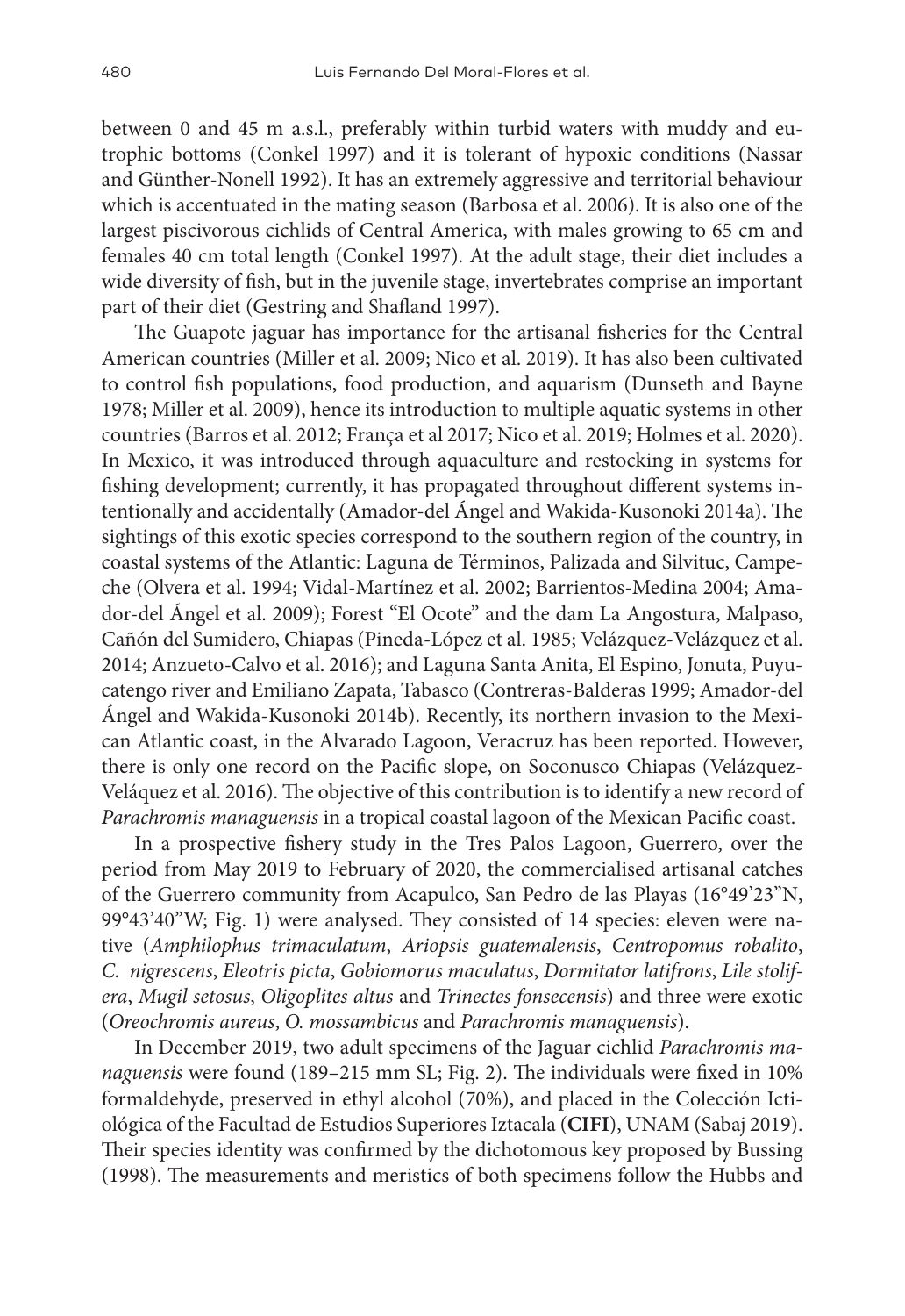

Figure 1. Southwestern Mexico map, of the town Tres Palos Lagoon, Guerrero, pointing out the main town (San Pedro de Las Playas).



**Figure 2.** Photograph of the specimen of Guapote jaguar, *Parachromis managuensis* (CIFI 1572-1, 270 mm TL), freshly caught and commercialized in the artisanal fisheries of San Pedro de Las Playas, Tres Palos Lagoon, Guerrero, Mexico. Showing typical coloration formed by the black-spotted pattern on the body.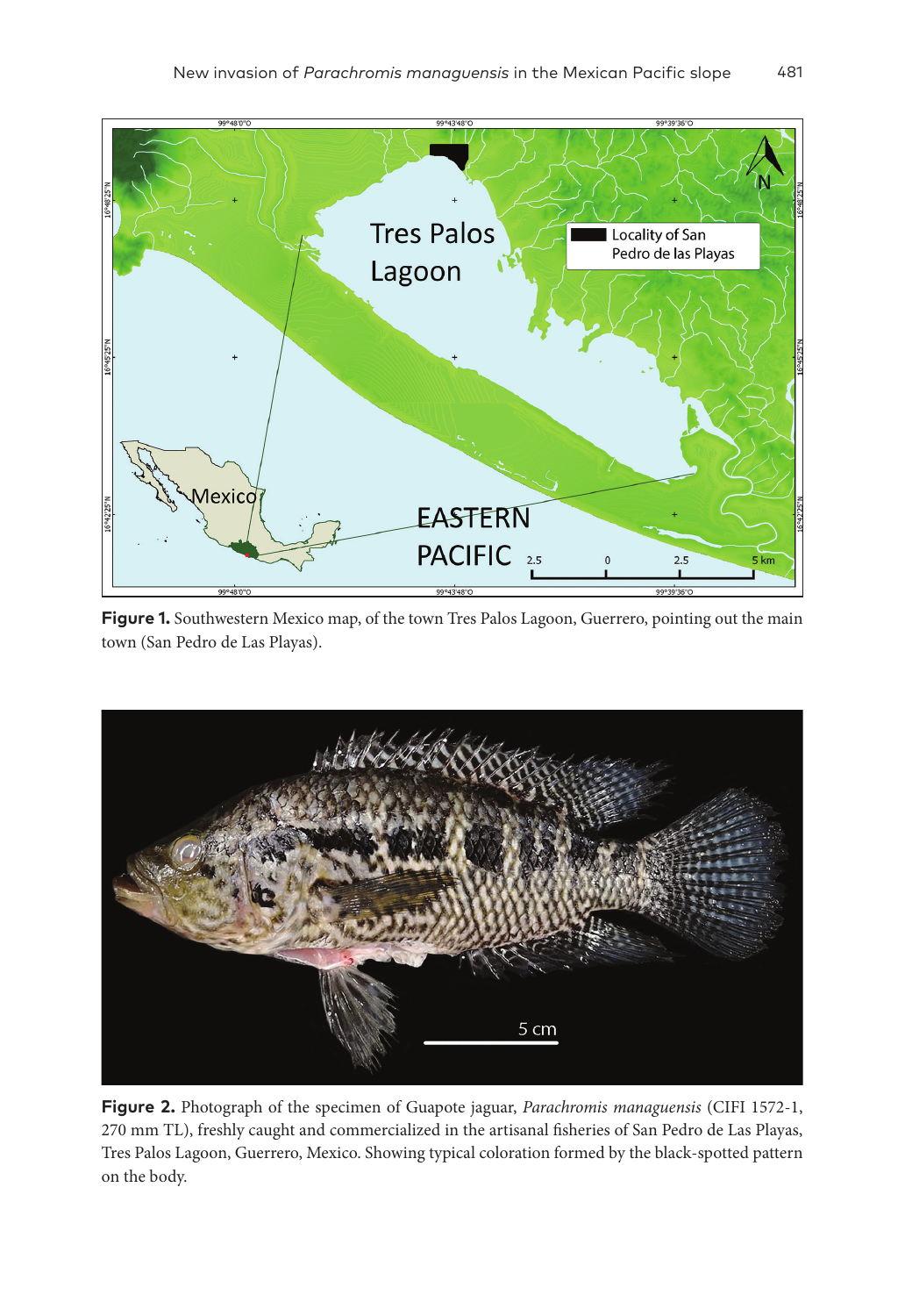Lagler protocol (1958), with modifications referred to by Taylor and Miller (1980); for both specimens of *P. managuensis* (catalog number CIFI-1572) were the following: dorsal fin XVII-XVIII 11–13; anal fin VII 9, pectoral fin 13, pelvic fin I 5, caudal fin 16; three-gill rakers on the upper limb of the first-gill arch, 7–8 gill rakers on the lower limb of the first-gill arch, 20–22 scales in the upper lateral line with pores, 13 lower lateral line scales with pores, 15–19 scales around the caudal peduncle. The morphometric data are shown in Table 1.

The first records of exotic species in the Tres Palos Lagoon, correspond to Yáñez-Arancibia (1978) who captured five specimens (2 adults and 3 juveniles) of *Oreochromis mossambicus*, identifying a recent introduction either premeditated or accidental. This number showed that *O. mossambicus* had a low frequency and low abundance compared to the overall structure of the fish community. However, Yáñez-Arancibia focused on the future effects, such as substantial population growth and possible impact on the indigenous fauna. Subsequently and continuously, the collective fisheries along with governmental agencies introduced tilapia broodfish (*Oreochromis* aff. *aureus* and *O. mossambicus*) in order to promote fishing for the community and for the fisheries. Currently, species of the genera *Oreochromis* are, along with *Lile gracilis*, *Dormitator latifrons*, and *Ariopsis guatemalensis*, the most important and sustain the commercial fishing in the lagoon (Cabrera Mancilla et al. 2003; Gil-Guerrero et al. 2008). It is highly probable that the specimens of

| Measurement /catalog number      | CIFI-1572-1 | CIFI-1572-2 |
|----------------------------------|-------------|-------------|
| Total length                     | 270         | 242         |
| Standard length                  | 215         | 189         |
| Head length                      | 61          | 54          |
| Upper-jaw length                 | 21          | 20          |
| Orbit diameter                   | 12          | 10          |
| Postorbital length               | 9           | 8           |
| Interorbital width               | 18          | 17          |
| Snout length                     | 19          | 16          |
| Suborbital length                | 23          | 21          |
| Body depth                       | 89          | 64          |
| Caudal peduncle length           | 28          | 20          |
| Caudal peduncle depth            | 28          | 24          |
| Caudal peduncle length           | 28          | 24          |
| Dorsal-fin base length           | 120         | 112         |
| Anal-fin base length             | 60          | 51          |
| Predorsal length                 | 74          | 65          |
| Preanal length                   | 148         | 128         |
| Prepectoral length               | 97          | 81          |
| Prepelvic length                 | 95          | 82          |
| Length of the first dorsal spine | 7           | 6           |
| Length of the sixth dorsal spine | 18          | 18          |
| Length of the last dorsal spine  | 28          | 24          |
| Pectoral-fin length              | 52          | 46          |
| Pelvic-fin length                | 52          | 47          |

Table 1. Morphological measurements expressed in mm of the two specimens of Guapote jaguar, *Parachromis managuensis*, captured in the Tres Palos Lagoon, Guerrero, Mexico.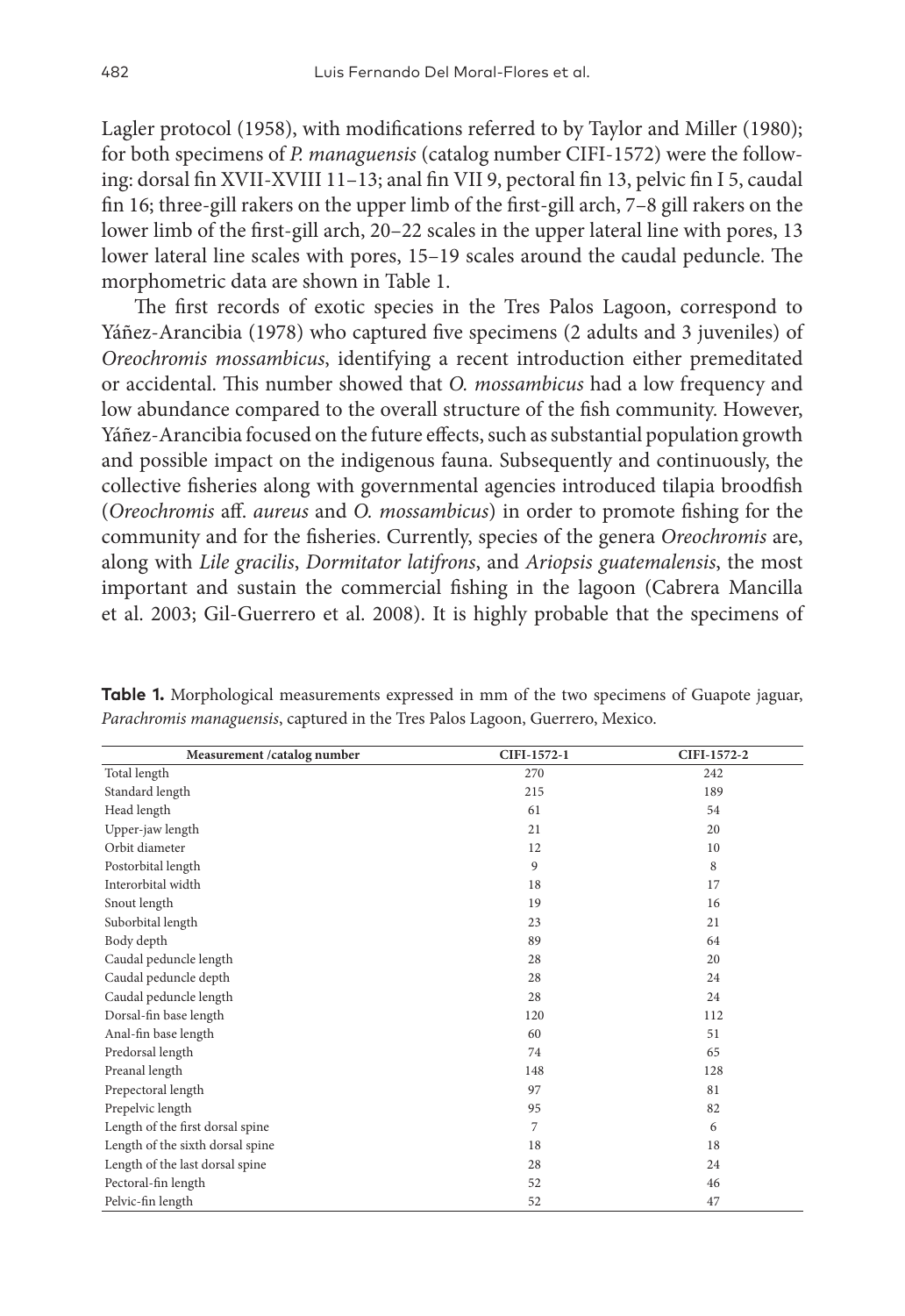*P. managuensis* were present due to an introduction of tilapia seeds, so this would correspond to an accidental release.

Hitherto, there has only been one record of *P. managuensis* on any water bodies on the Mexican Pacific slope (Contreras-Balderas 1999; Espinosa-Pérez and Ramírez 2015; Velázquez-Veláquez et al. 2016). In this contribution, its presence was identified for the second time on a coastal lagoon of the Pacific, with a wide range of dispersion on the northern region of the neotropics. The introduction of predatory species affects the abundance, trophic relationships, and the distribution of the native species (Sharpe et al. 2017). Furthermore, one of the principal concerns is to avoid the dispersion to adjacent zones and the impact that this species can represent in conjunction with additional threats to the local wildlife. The presence of *P. managuensis* on the Mexican Pacific slope is an indication of its fast propagation in Mexico and its threat to autochthonous fish species. Therefore, significant efforts are necessary to comprehend and avoid the propagation of exotic fishes, support conservation, and diminish negative impacts on native communities. It is necessary to have constant monitoring of the fish community in the Tres Palos Lagoon and to implement joint actions to eradicate non-native species.

## **Acknowledgements**

We thank the local fishermen of San Pedro de Las Playas, Acapulco, for allowing us to work within the community and providing the necessary facilities. We also thanks the anonymous reviewers who helped improve this contribution. The first author thanks his family (F. Del Moral Magallón and V. Flores Ordoñez) who helped during the fieldwork, to CONACYT-SIN for the research grant awarded.

## **References**

- Amador-del Ángel LE, Wakida-Kusunoki AT (2014a) Peces invasores en el sureste de México. In: Mendoza R, Koleff P (Cords) Especies acuáticas invasoras en México. Comisión Nacional para el Conocimiento y Uso de la Biodiversidad, México, 425–433.
- Amador-del Ángel LE, Wakida-Kusunoki AT (2014b) Especies acuáticas exóticas e invasoras del estado de Tabasco, México. In: Low P, Feng A, Quijón P, Peters E (Eds) Especies Invasoras Acuáticas de México: Casos de Estudio. Secretaría de Medio Ambiente y Recursos Naturales, Instituto Nacional de Ecología y Cambio Climático, University of Prince Edward Island, México, 177–198.
- Amador Del Ángel LE, Wakida-Kusunoki AT, Guevara-Carrió EC, Brito-Pérez R, Cabrera-Rodríguez P (2009) Peces invasores de agua dulce en la región de la Laguna de Términos, Campeche. UNACAR Tecnociencia 3(2): 11–28. [http://www.repositorio.unacar.](http://www.repositorio.unacar.mx/jspui/handle/1030620191/75) [mx/jspui/handle/1030620191/75](http://www.repositorio.unacar.mx/jspui/handle/1030620191/75)
- Anzueto-Calvo MJ, Velázquez-Velázquez E, Gómez-González AE (2016) Peces de la Reserva de la Biosfera Selva El Ocote y presa Nezahualcóyotl (Malpaso) Chiapas, México. Revista Mexicana de Biodiversidad 87(3): 972–979.<https://doi.org/10.1016/j.rmb.2016.07.002>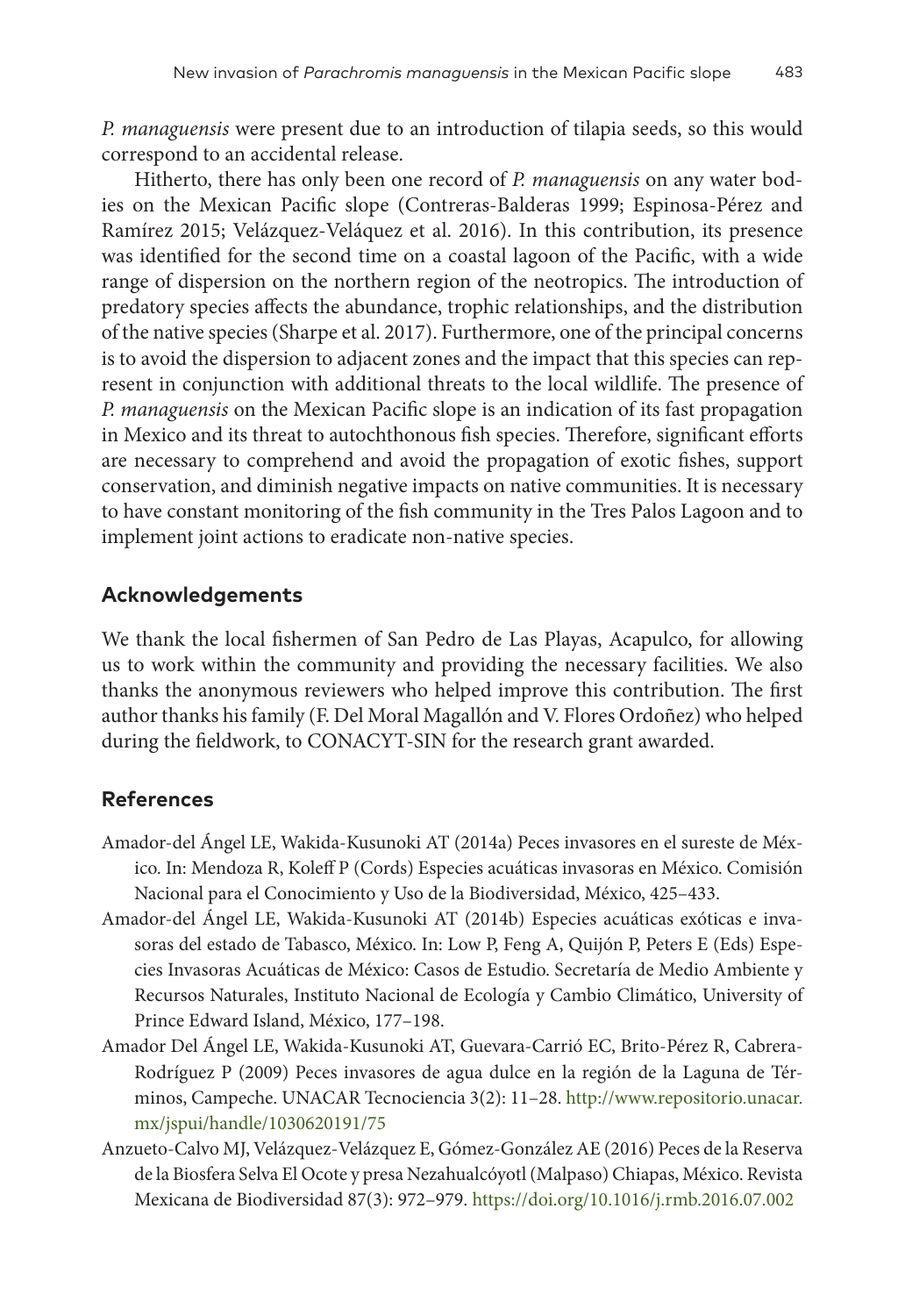- Barbosa JM, Mendonça ITL, Ponzi Júnior M (2006) Comportamento social e crecimiento em alevinos de *Parachromis managuensis* (Günther, 1867) (Pisces, Cichlidae): Uma espécie introduzida no Brasil. Revista Brasileira de Engenharia de Pesca 1(1): 65–74.
- Barrientos-Medina RC (2004) Diversidad de mojarras (Teleostei: Cichlidae) en el suroeste de Campeche, México. In: Lozano-Vilano ML, Contreras-Balderas AJ (Eds) Homenaje al Dr. Andrés Reséndez Medina, un ictiólogo mexicano. Universidad Autónoma de Nuevo León, Monterrey, 235–249.
- Barros LC, Santos U, Zanuncio JC, Dergam JA (2012) *Plagioscion squamosissimus* (Sciaenidae) and *Parachromis managuensis* (Cichlidae): A threat to native fishes of the Doce River in Minas Gerais, Brazil. PLoS ONE 7(6): e39138. [https://doi.org/10.1371/journal.](https://doi.org/10.1371/journal.pone.0039138) [pone.0039138](https://doi.org/10.1371/journal.pone.0039138)
- Bussing WA (1998) Peces de las Aguas Continentales de Costa Rica. Universidad de Costa Rica. San José, Costa Rica, 468 pp.
- Cabrera-Mancilla E, Gutiérrez-Zavala RM, Bermúdez-Rodríguez E, Bautista Aguilar M (2003) Relación entre el tamaño de malla, longitud total y altura de tres especies de peces en la Laguna de Tres Palos, Guerrero. In: Espino-Barr E, Carrasco-Águila MA, Cabral-Solís EG, Puente-Gómez M (Eds) Memorias del II Foro Científico de Pesca Ribereña, SAGARPA, INP, CRIP-Manzanillo, Colima, 51–52.
- Conkel D (1997) Cichlids of North and Central America. T.F.H. Publications Inc, New Jersey, 65 pp.<https://doi.org/10.1086/adx.16.2.27948920>
- Contreras-Balderas S (1999) Annotated checklist of introduced invasive fishes in Mexico, with examples of some recent introductions. In: Claudi R, Leach JH (Eds) Nonindigenous Freshwater Organisms-Vectors, Biology, and Impacts. Lewis Publishers, Boca Raton, 33–54.
- Dunseth DR, Bayne DR (1978) Recruitment control and production of *Tilapia aurea* (Steindachner) with the Predator, *Cichlasoma managuense* (Günther). Aquaculture (Amsterdam, Netherlands) 14(4): 383–390. [https://doi.org/10.1016/0044-8486\(78\)90020-0](https://doi.org/10.1016/0044-8486(78)90020-0)
- Espinosa-Pérez H, Ramírez HM (2015) Exotic and invasive fishes in Mexico. Check List 11(3): 1–11.<https://doi.org/10.15560/11.3.1627>
- França EJ, Collier de Almeida CA, Almeida Neto MS, Santos RE, Barroso AL, Asfora El-Deir AC, Seven W (2017) Novelty on the market, novelty in the environment: The invasion of non-native fish jaguar guapote (Perciformes) in northeastern Brazil. Neotropical Biology and Conservation 12(1): 12–18. <https://doi.org/10.4013/nbc.2017.121.02>
- Gestring K, Shafland P (1997) Selected life history attributes of the exotic jaguar guapote (*Cichlasoma managuense*) in Florida. Florida Scientist 60(3): 137–142. [https://www.js](https://www.jstor.org/stable/24320756)[tor.org/stable/24320756](https://www.jstor.org/stable/24320756)
- Gil-Guerrero JS, Violante-González J, Rojas Herrera AA (2008) La producción pesquera de 9 especies comerciales en La Laguna de Tres Palos, Gro., México. In: Espino-Barr E, Carrasco-Águila MA, Fuentes-Mata P, Cabral-Solís EG, Puente-Gómez M, García-Boa A (Eds) Memorias del IV Foro Científico de Pesca Ribereña. SAGARPA, INP, Acapulco, Guerrero, 43–44.
- Holmes BJ, Williams SM, Power TN (2020) Evidence of naturalisation of the invasive jaguar cichlid *Parachromis managuensis* (Günther, 1867), in Queensland, Australia. BioInvasions Records 9(1): 146–157.<https://doi.org/10.3391/bir.2020.9.1.19>